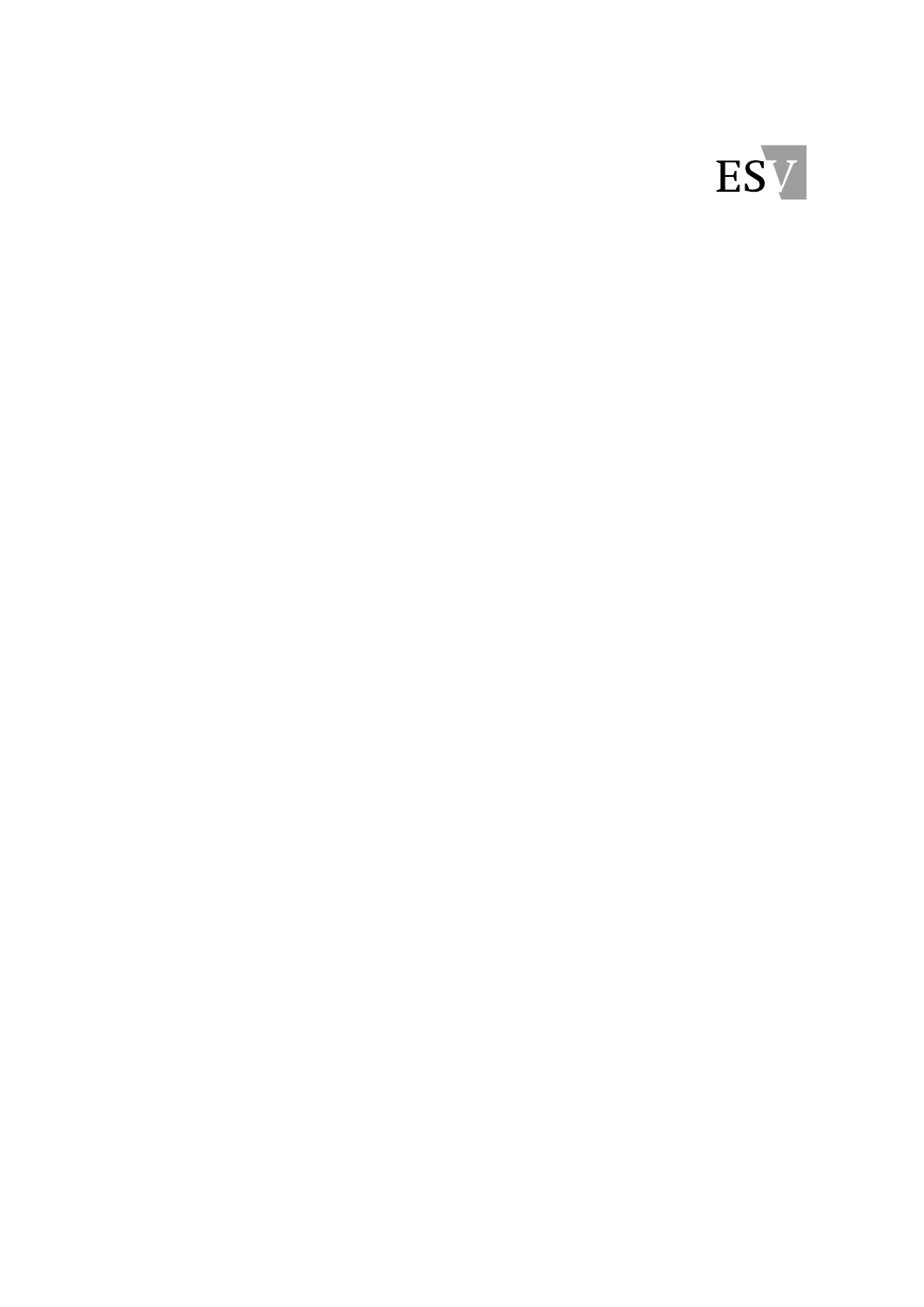## **Accounting Fraud**

Case Studies and Practical Implications

Von Prof. Dr. Klaus Henselmann und Dr. Stefan Hofmann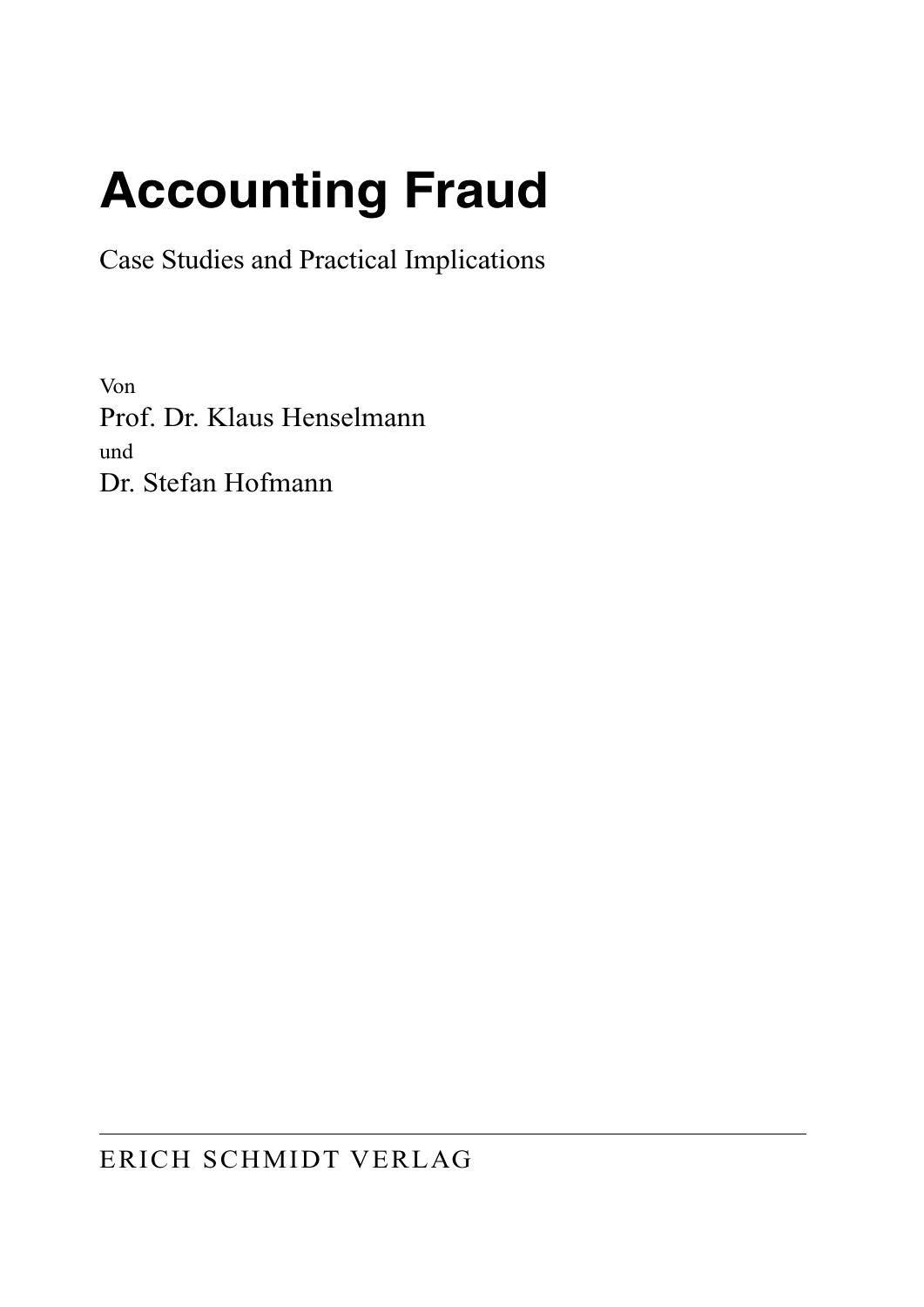**Weitere Informationen zu diesem Titel finden Sie im Internet unter**  ESV. info /978 3 503 12943 0

Gedrucktes Werk: ISBN 978 3 503 12917 1 eBook: ISBN 978 3 503 12943 0

Alle Rechte vorbehalten © Erich Schmidt Verlag GmbH & Co. KG, Berlin 2010 Erscheinungsjahr des gedruckten Werkes: 2010 www.ESV.info

Ergeben sich zwischen der Version dieses eBooks und dem gedruckten Werk Abweichungen, ist der Inhalt des gedruckten Werkes verbindlich.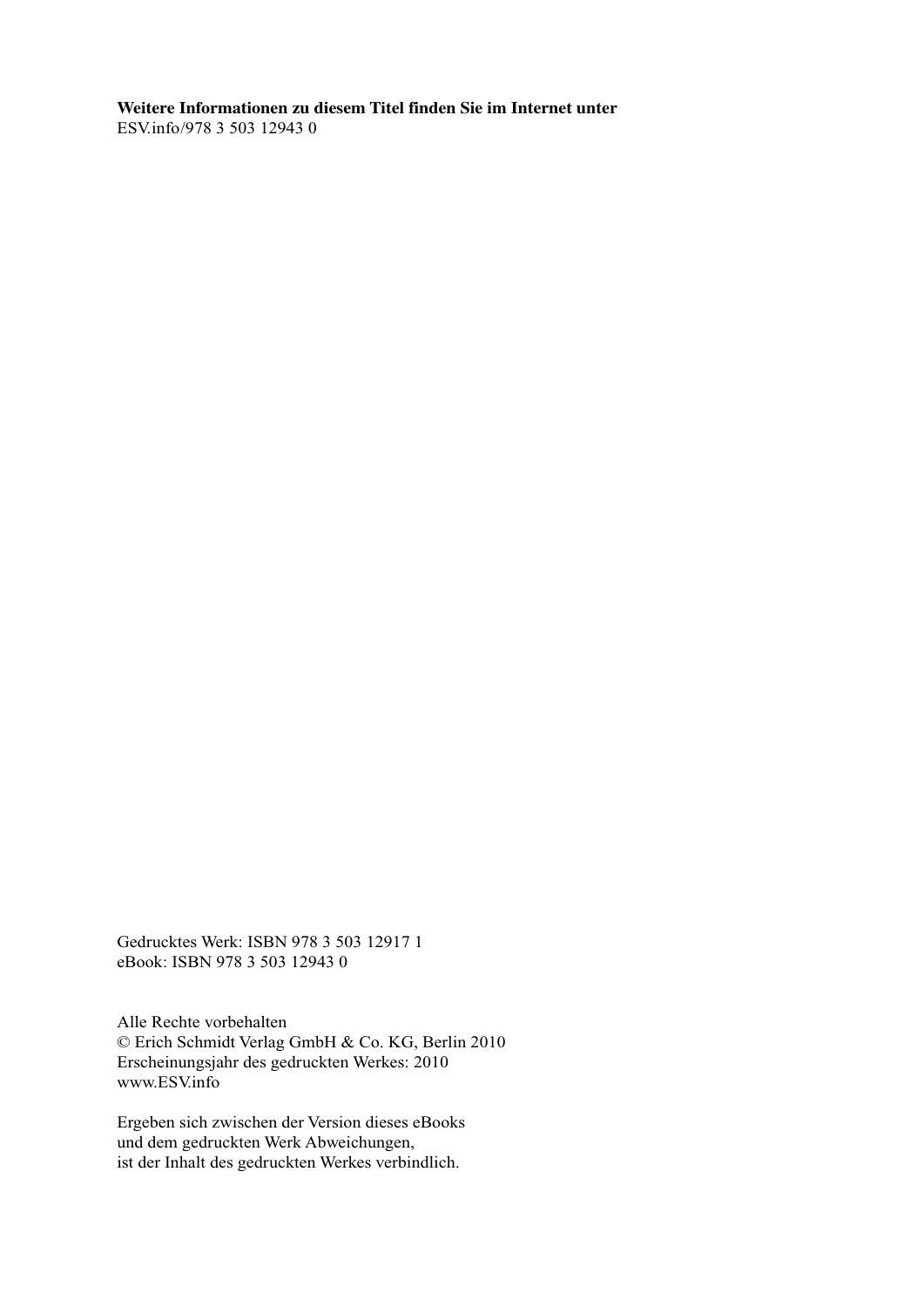## Preface

Probably ever since the infamous McKesson & Robbins case in 1938, accounting fraud has been a topic of great discussion, not only among accountants, but also among regulators, legislators and the general public. Over the years, numerous books and articles have been written about accounting fraud in general. Moreover, there is a forest of literature about corporate governance and, for example, the roles of social norms, ethics, corporate culture, incentive-based compensation, emphasis on short-term profits, audit committees, audit standards, audit firm conflicts of interests, reporting rules, securities laws, and regulatory oversight.

Most of these publications, however, miss one basic aspect: they fail to provide a clear picture of what really happened in the high-profile accounting scandals. This effort will be made in the case studies of this book. Of course, the case studies do not claim to be comprehensive. But they illuminate the most prevalent types of accounting fraud, detail the motives of the perpetrators, and explain how things turned sour. These are the stories of the world's biggest accounting scandals – stories that involve events that even now may seem difficult to believe. But they are all true. Corporate executives who were once respected and trusted businessmen revealed themselves as morally corrupt fraudsters.

The objective of this book is to bring light to the "dark side of business". It was written, first and foremost, to help readers avoid being misled by financial statements that have been altered with creative accounting practices. The book provides a clear explanation of the ways in which management can stretch, bend, and break accounting rules to reach the desired bottom line. Thus, it will assist readers to identify those situations where reported results may not be what they seem. The more we know about accounting fraud, the less likely we are to become victims.

Besides, the authors are hopeful that this book will not only enhance fraud awareness, but also persuade corporations to move faster on the road to fraud prevention and risk mitigation. The case studies highlight the urgent need for action against fraud; they are an awful warning of what can happen if poor leadership results in fraudulent business practices. Fraud may have disastrous effects on the finances of a company, and it may also cause irreversible and often irreparable damage to the image and reputation of a company.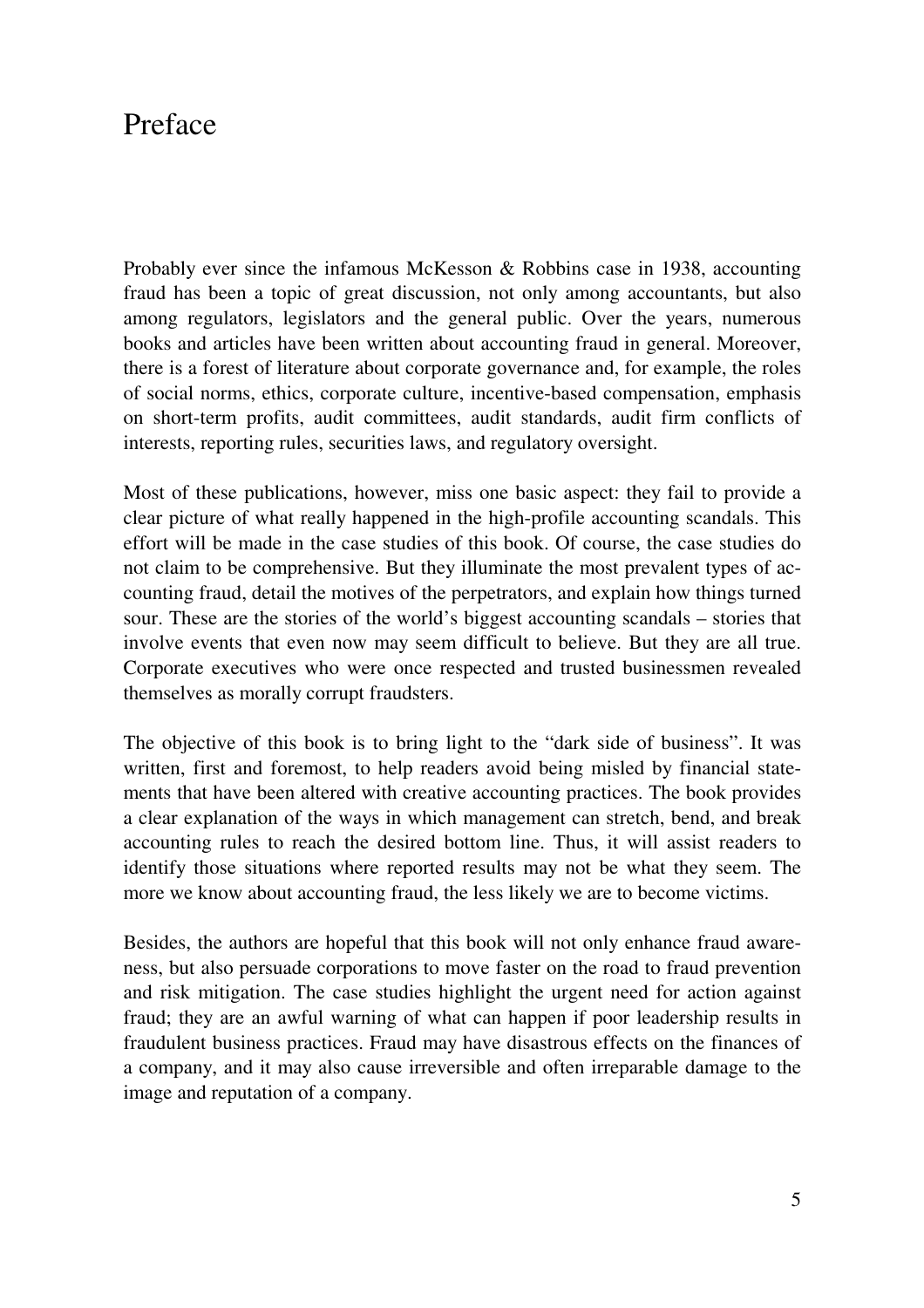Writing a book such as this is never an easy task, and the authors could not have completed it without the assistance and encouragement of others. We take this opportunity to express our gratitude to all those who provided suggestions, ideas for content, and constructive feedback. Special thanks go to Karl-Herbert Hofmann, who spent countless hours reviewing the manuscript. We are also grateful to the professional services firms and corporations that have provided us with opportunities to enrich our fraud experience and background. Finally, a note of thanks goes to our editors in Berlin, Dr. Joachim Schmidt and Sebastian Engler, for guiding us through the publishing process and making this book a successful and professional product. Of course, we accept final responsibility for every word, right or wrong, and we welcome your comments, questions, and suggestions for improvement.

The book is dedicated to all those fraud-fighters who want to make a better world by reducing fraud, and to all those whistleblowers who have the guts to stand up when illegal acts have been committed.

Nuremberg, September 2010 Professor Dr. Klaus Henselmann Dr. Stefan Hofmann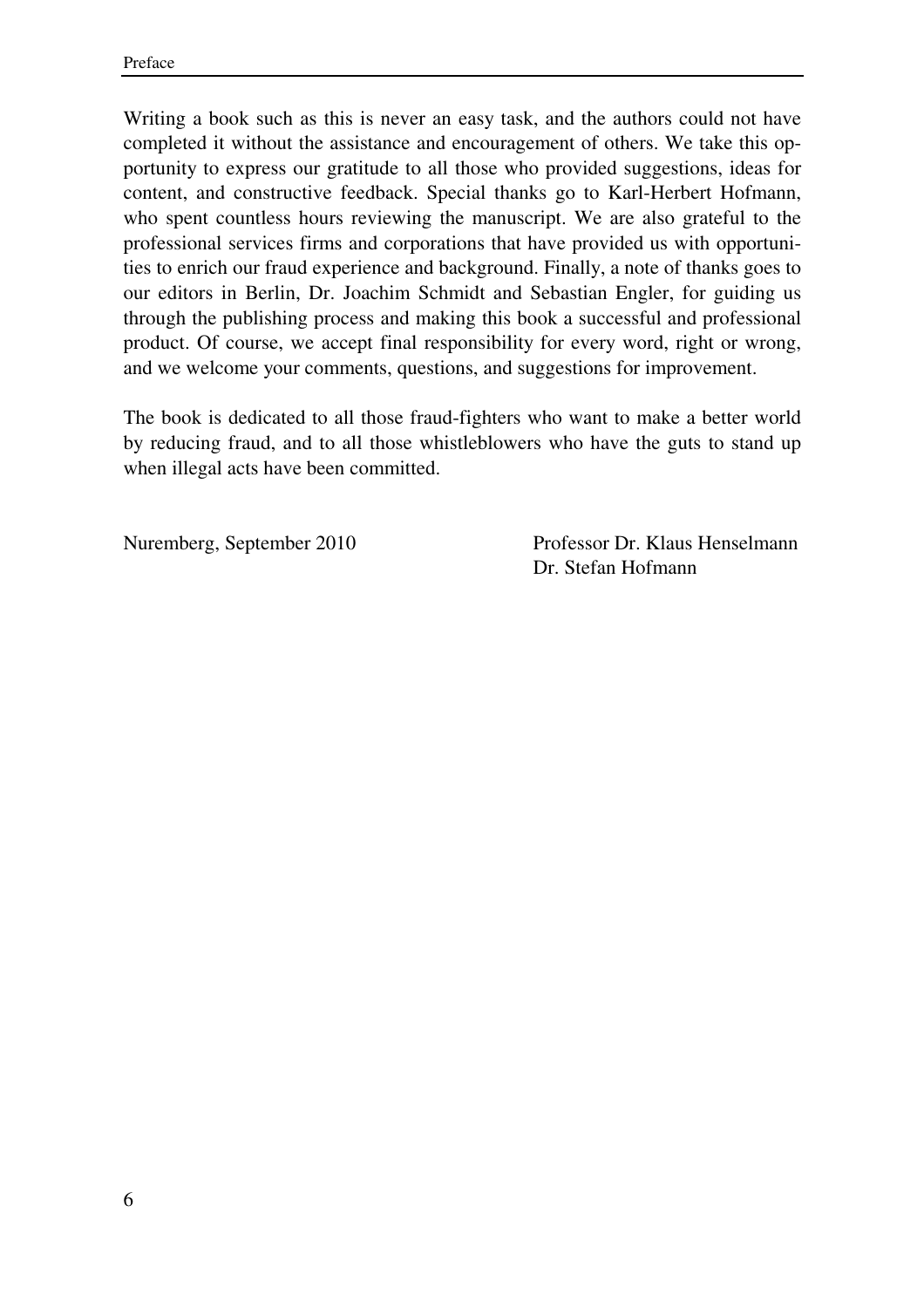## Contents

| 1.  |                                                                 | 17       |  |  |  |
|-----|-----------------------------------------------------------------|----------|--|--|--|
| 1.1 | Fraud: A Constant Threat to Companies around the World          | 17       |  |  |  |
| 1.2 | Accounting Fraud: "The Financial Numbers Game"                  | 19       |  |  |  |
| 1.3 | The Case Method: A Valuable Tool to Understand Accounting Fraud | 22       |  |  |  |
| 2.  |                                                                 | 25       |  |  |  |
| 2.1 |                                                                 | 25       |  |  |  |
|     |                                                                 | 25       |  |  |  |
|     |                                                                 | 29       |  |  |  |
|     |                                                                 | 36       |  |  |  |
|     |                                                                 | 42       |  |  |  |
|     |                                                                 | 46       |  |  |  |
|     |                                                                 | 51       |  |  |  |
|     |                                                                 | 55       |  |  |  |
|     |                                                                 | 61       |  |  |  |
|     |                                                                 | 66       |  |  |  |
|     |                                                                 | 71       |  |  |  |
|     |                                                                 | 75<br>80 |  |  |  |
|     |                                                                 | 93       |  |  |  |
|     |                                                                 | 102      |  |  |  |
|     |                                                                 | 106      |  |  |  |
|     |                                                                 | 112      |  |  |  |
|     |                                                                 | 118      |  |  |  |
|     | Case 18: Qwest Communications International (2002)              | 122      |  |  |  |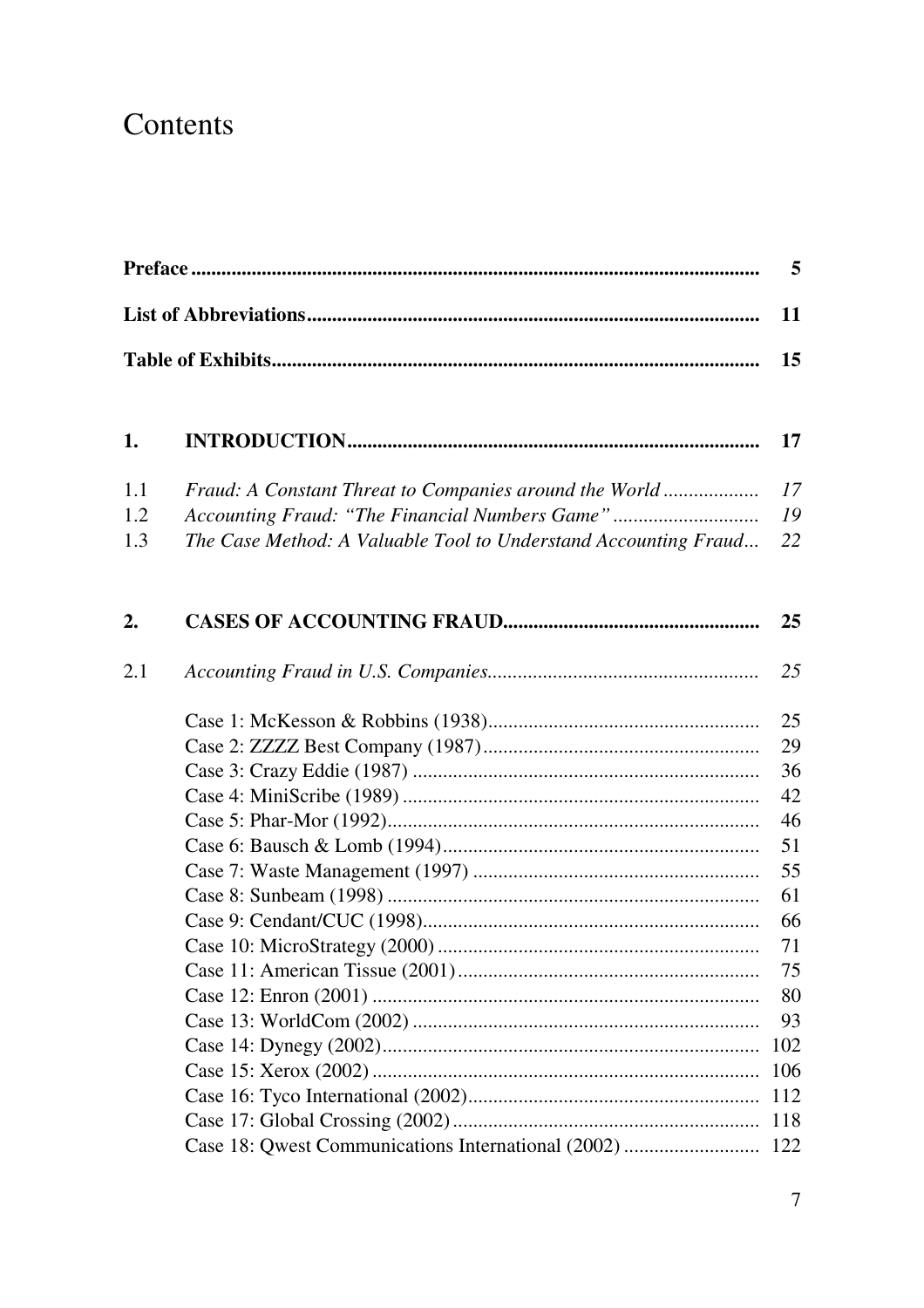| 2.2 |                                                                          |     |
|-----|--------------------------------------------------------------------------|-----|
|     |                                                                          | 165 |
|     |                                                                          |     |
|     |                                                                          |     |
|     |                                                                          |     |
|     | Case 30: Lernout & Hauspie Speech Products (Belgium, 2000)               | 180 |
|     |                                                                          | 186 |
|     |                                                                          |     |
|     |                                                                          |     |
|     |                                                                          |     |
|     |                                                                          |     |
|     |                                                                          |     |
|     |                                                                          |     |
| 2.3 |                                                                          |     |
|     |                                                                          |     |
|     |                                                                          |     |
|     |                                                                          |     |
|     |                                                                          |     |
|     |                                                                          |     |
|     |                                                                          |     |
|     |                                                                          |     |
| 3.  |                                                                          |     |
| 3.1 |                                                                          |     |
|     | A Classification System for Fraudulent Acts: The Fraud Tree 257<br>3.1.1 |     |
|     | 3.1.2                                                                    |     |